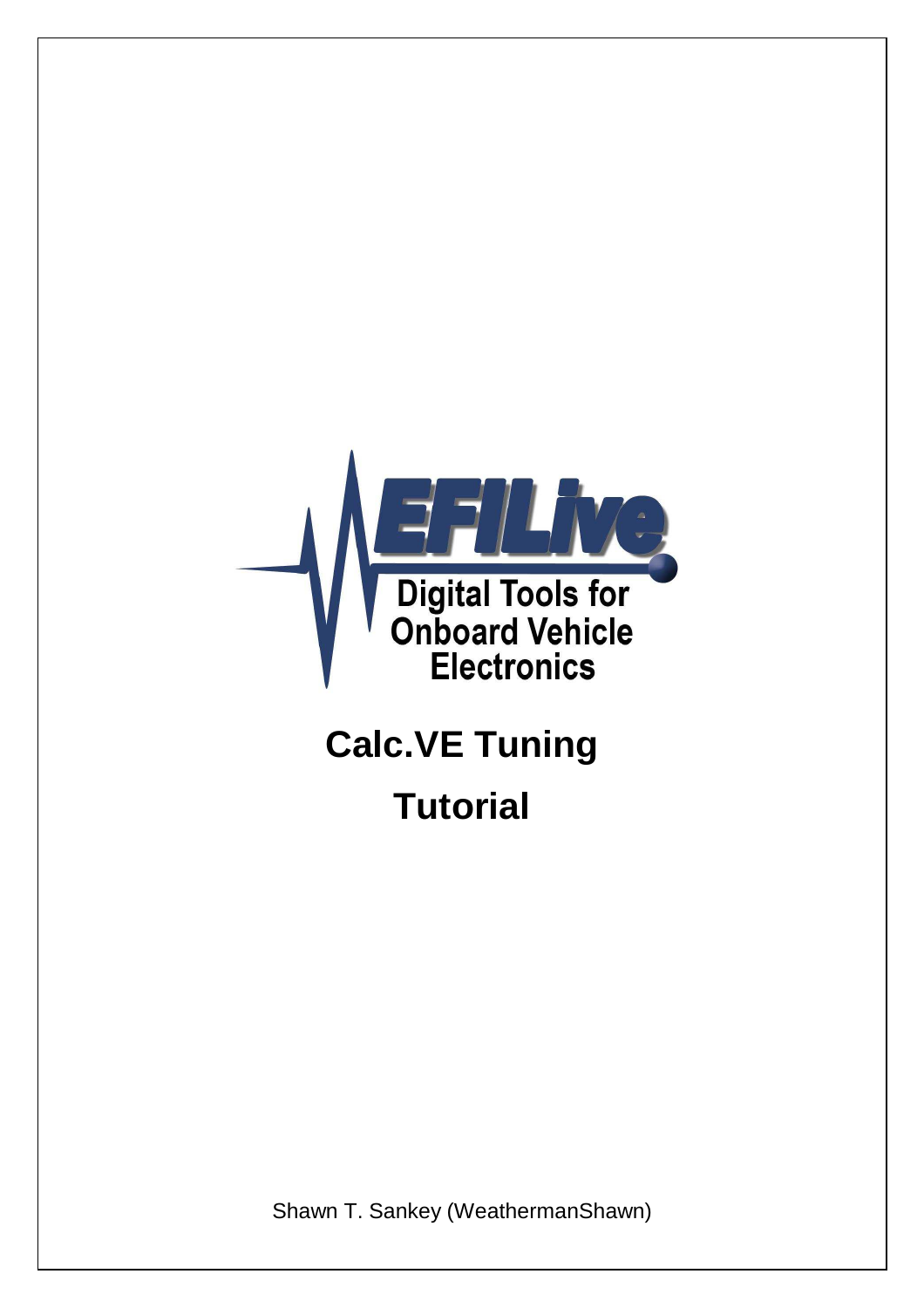## Calc.VE Tuning

## **Tutorial**

Copyright © 1998-2010 EFILive Limited and Shawn T. Sankey. All rights reserved

> First published March 1, 2010

Revised March 28, 2010

### **Disclaimer:**

Before you begin, understand this tutorial has been provided for informational purposes only. In other words, use at your own risk.

### **Credits:**

Special thanks to joecar, mr.prick, 5.7ute, TAQuickness (tutorials), and to all other persons who provided feedback.

> **EFILive** is a registered trademark of EFILive Limited. **AutoTap** is a registered trademark of B&B Electronics Manufacturing Company. **Acrobat Reader** is a registered trademark of Adobe Systems Incorporated. **Microsoft Windows** is a registered trademark of Microsoft Corporation. All other trademarks belong to their respective owners.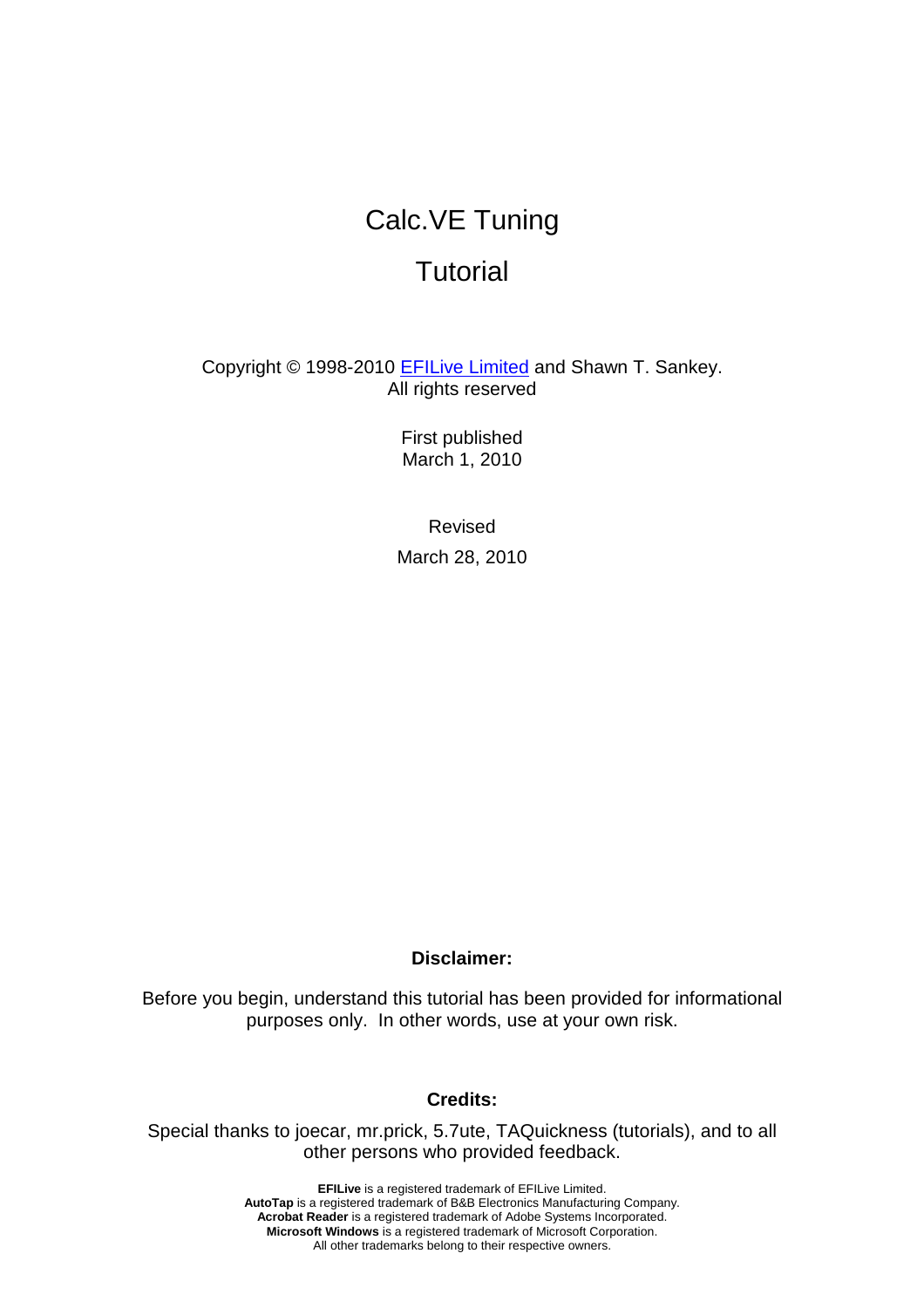### **Introduction**

This tutorial describes modifying the Mass Airflow and Volumetric Efficiency (VE) tables utilizing a MAF-Enabled Closed-Loop calibration. The test vehicle for this tutorial was a 4<sup>th</sup> Generation 2002 LS1 M6 Camaro with moderate top-end and bolt-on modifications.

### **Please read the entire contents of this tutorial before performing any of the steps.**

Before you begin:

- 1. The content of this tutorial is specific to 2002 Gen-III LSx PCM's. While the concepts of this tutorial are applicable to a wide variety of GM PCM's, the calibration references to non-2002 Gen III LSx PCM platforms may not be accurate.
- 2. Upgrading to the latest release of the EFILive software will ensure all features are available and appear as documented.

Upgrades may be downloaded, free of charge, from here (go to the Downloads page): http://www.efilive.com

- 3. Ensure you have access to a wide band O2 sensor compatible with EFILive/FlashScan. This sensor must be installed, calibrated, and in proper working order. The wide band O2 sensor is used to verify that any changes are producing correct results. Additional information regarding the use of wide band O2 sensors with EFILive can be found at http://www.efilive.com
- 4. If you are running fuel injectors with flow ratings other than stock, all tables related to the fuel mass model must be calibrated to match your injectors. Failure to calibrate fuel mass tables will result in erroneous data.
- 5. More information regarding this tutorial and its methods may be found on the forum in this thread: http://forum.efilive.com/showthread.php?t=13152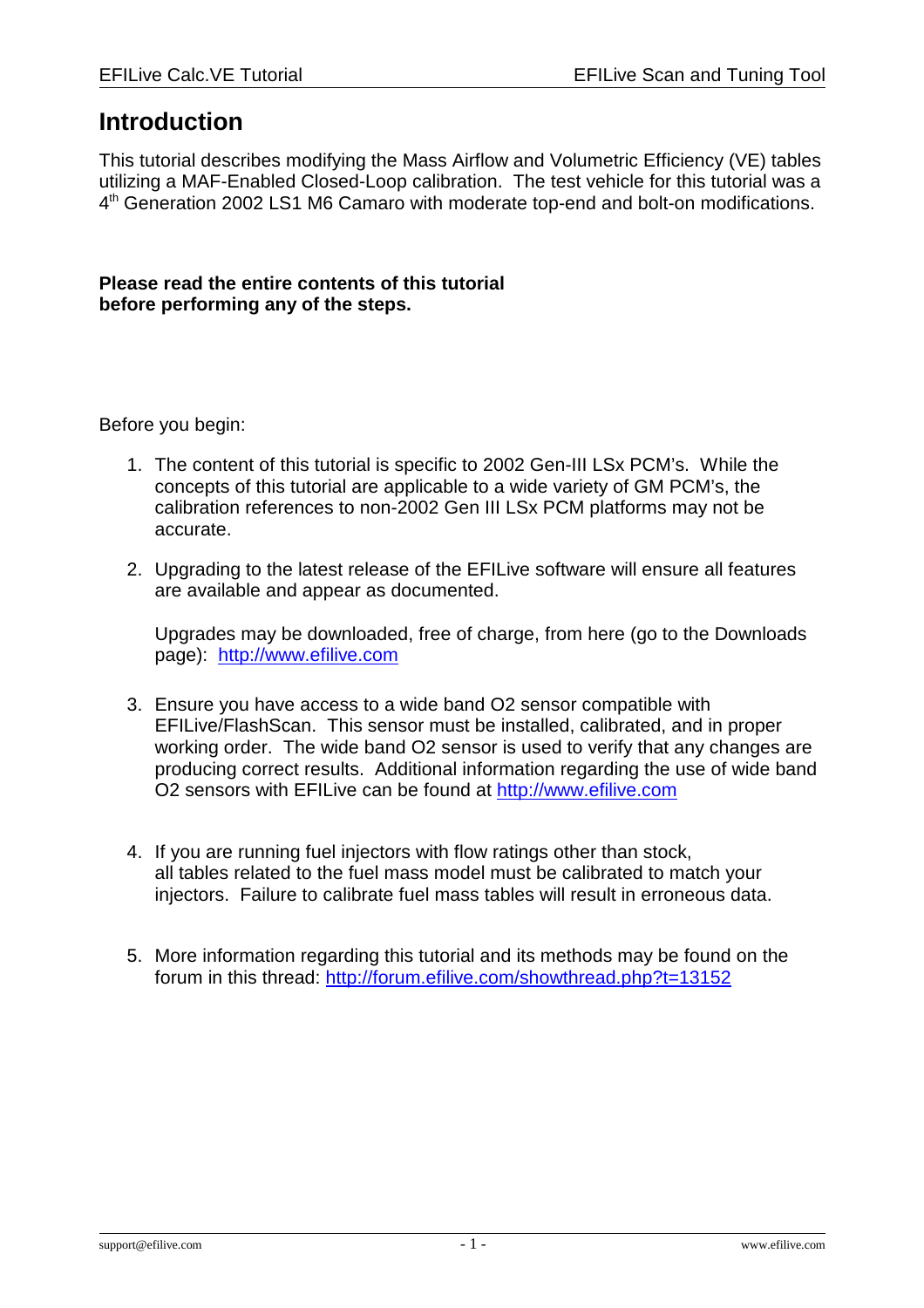### **Create Calculated PIDs**

Add the following Calculated PIDS to the **calc\_pids.txt** file:

- CALC.LTFT
- CALC.LTFTBEN
- CALC.VE\_Table



| #Units<br>#-------    | Low     | High  | Fmt        | Expression                                                                                                                                                |
|-----------------------|---------|-------|------------|-----------------------------------------------------------------------------------------------------------------------------------------------------------|
| *CLC-00-001<br>%      | $-25.0$ | 25.0  | $\cdot$ .2 | "({SAE.LONGFT1}+{SAE.LONGFT2})/2"                                                                                                                         |
| *CLC-00-002<br>factor | 0.5     | 1.5   | $\cdot$ 4  | "({SAE.LONGFT1}+{SAE.LONGFT2})/200+1"                                                                                                                     |
| *CLC-00-003           |         |       |            |                                                                                                                                                           |
| $\%$                  | 0.0     | 100.0 | $\cdot$ .2 | "{SAE.MAF.gps}*({GM.DYNAIRTMP_DMA.C}+273.15)*3445.2                                                                                                       |
| <b>VE</b>             | 0.0     | 3.0   | .4         | "(displacement()*{SAE.RPM}*{SAE.MAP.kPa})*{CALC.LTFTBEN}<br>"{SAE.MAF.gps}*({GM.DYNAIRTMP_DMA.C}+273.15)*15<br>/({SAE.RPM}*{SAE.MAP.kPa})*{CALC.LTFTBEN}" |

# ============================================================================== \*PRN - Parameter Reference Numbers

 $\mathbf{\mathbb{Q}}$ 

# --------------------------------

# See sae\_generic.txt for more information on the \*PRN section

| #<br>#Code<br>$#-----$ | <b>PRN</b>        | <b>SLOT</b> | Units  | System | Description     |
|------------------------|-------------------|-------------|--------|--------|-----------------|
| CALC.LTFT              | F <sub>001</sub>  | CLC-00-001  | %      | Tuning | "LTFT Average"  |
| CALC.LTFTBEN           | F <sub>0</sub> 02 | CLC-00-002  | factor | Tuning | "LTFT BEN"      |
| CALC.VE Table          | F <sub>003</sub>  | CLC-00-003  | %      | Tuning | "CALC VE Table" |

Note: In the above referenced "CLC-00-003", the displacement() function may need to be substituted with the actual engine displacement in Liters (i.e. 5.669).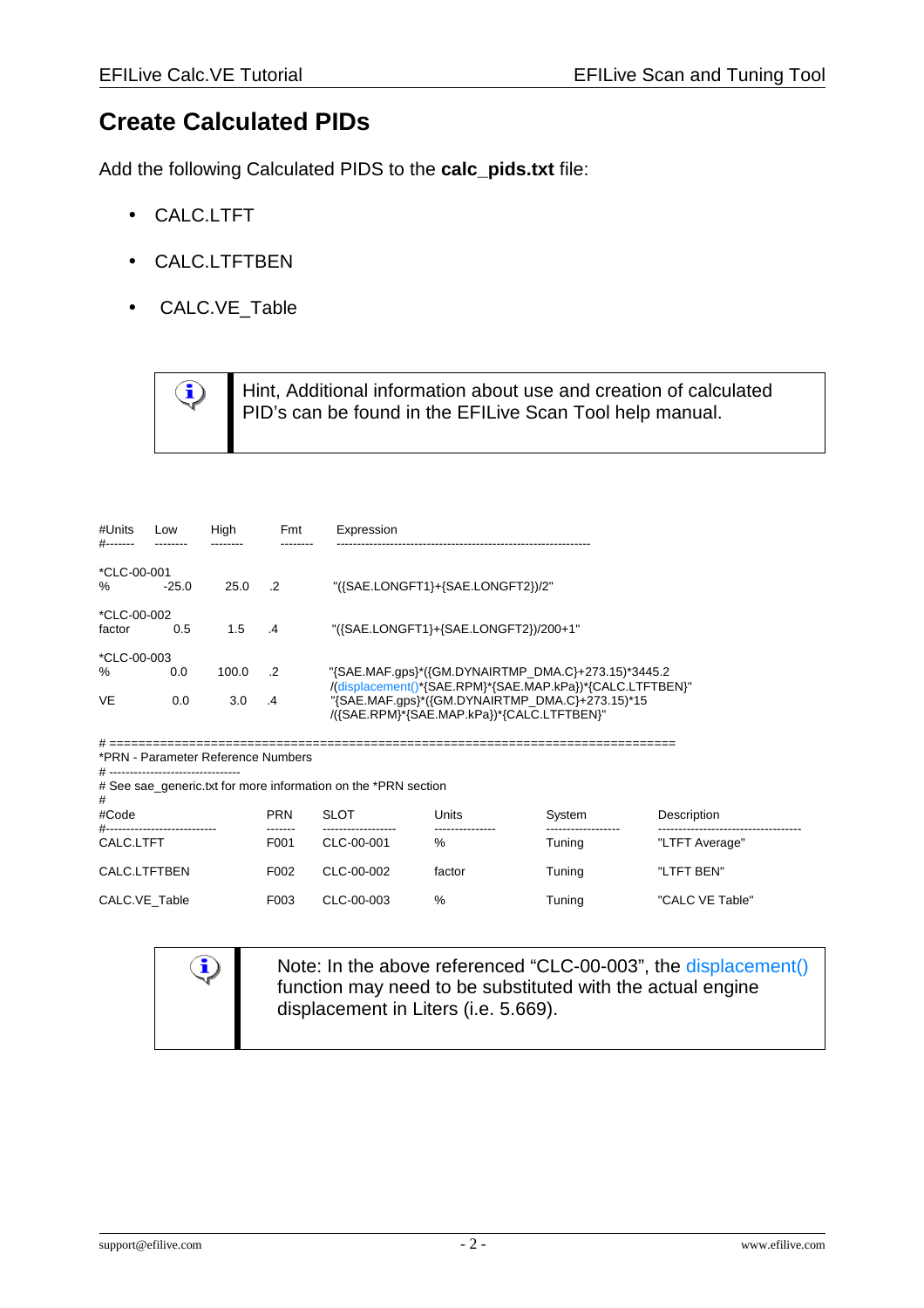### **Select PIDs for Calc.VE**

- 1. Start the EFILive Scan Tool Software.
- 2. Press F8 or click the [PIDs (F8)] tab page.
- 3. Clear the PID selection by clicking on the "Clear existing PID selection" button  $\begin{array}{c} \hline \end{array}$ 靍 口 匾
- 4. Select the following PIDs for Calc.VE tuning: To help locate the PIDs more easily, select the **system** from the drop down list, and then select the PID.

| <b>System</b> | <b>Parameter</b>        | <b>Name</b>                                |
|---------------|-------------------------|--------------------------------------------|
| Air           | SAE.MAF                 | Air Flow Rate from Mass Air Flow Sensor    |
|               | SAE.MAP                 | Intake Manifold Absolute Pressure          |
|               | <b>GM.MAFFREQ</b>       | Mass Air Flow Raw Frequency                |
| Conditions    | <b>GM.CYLAIR.DMA</b>    | Air Flow Grams/Cyl                         |
|               | GM.DYNCYLAIR.DMA        | Air Flow Grams/Cyl - Speed Density         |
|               | SAE.RPM                 | <b>Engine RPM</b>                          |
|               | SAE.VSS                 | Vehicle Speed Sensor                       |
|               | GM.AFR                  | Commanded Air Fuel Ratio                   |
|               | SAE.LONGFT1             | Long Term Fuel Trim - Bank 1               |
|               | SAE.LONGFT2             | Long Term Fuel Trim - Bank 2               |
|               | CALC.LTFT               | <b>LTFT Average</b>                        |
| Fuel          | CALC.LTFTBEN            | <b>LTFT BEN</b>                            |
| Performance   | CALC.VE_Table           | <b>Calculated Volumetric Efficiency</b>    |
|               | SAE.SPARKADV            | Ignition Timing Advance for #1 Cylinder    |
| Spark         | GM.KR                   | <b>Retard Due to Knock</b>                 |
|               | SAE.ECT                 | <b>Engine Coolant Temperature</b>          |
| Temperature   | SAE.IAT                 | Intake Air Temperature                     |
| Throttle      | SAE.TP                  | <b>Absolute Throttle Position</b>          |
| Tune          | <b>GM.DYNAIRTMP DMA</b> | GM Dynamic Air TMP (Charge<br>Temperature) |
| WO2-Special   | EXT.WO2AFR1             | <b>External Wideband AFR</b>               |

5. Save the PID file as **My Documents\EFILive\V7\Calc.VE.pid** by clicking on the "Save PID selection file with a new name" button.



support@efilive.com  $-3$  - www.efilive.com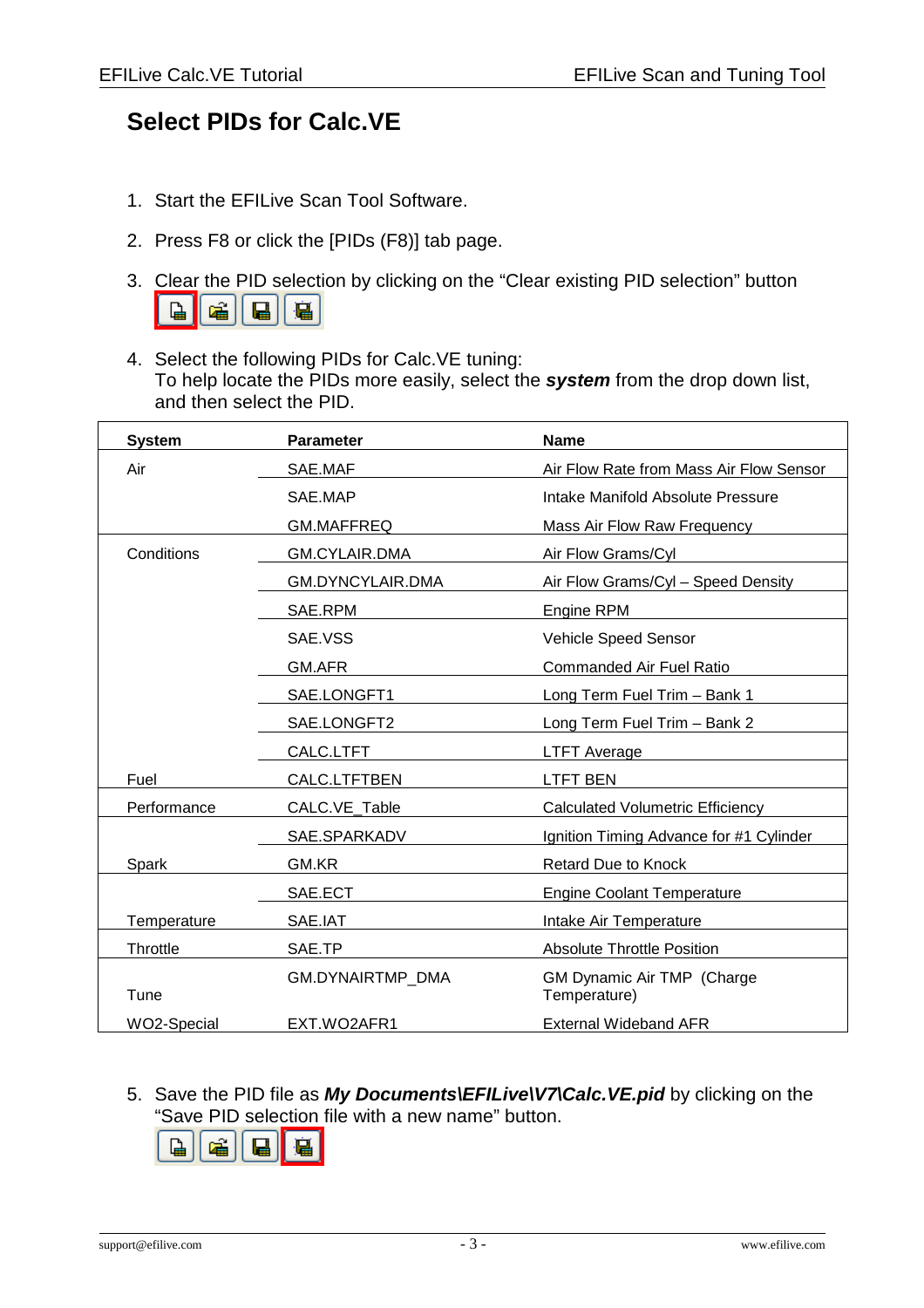| DYNCYLAIR DMA  | Grams/cyl                  | $\blacksquare$           | Tune              |                | GM.DYNCYLAI        |  |
|----------------|----------------------------|--------------------------|-------------------|----------------|--------------------|--|
| <b>MAF</b>     | Grams/s.Lb                 | Metric                   | Air               | 2 <sup>1</sup> | SAE.MAF            |  |
| BEN1           | factor                     |                          | W02-Analog        | 0              | CALC.BEN1          |  |
| VE_Table       | $\%$                       | ÷.                       | Performance       | 0              | CALC.VE Table      |  |
| <b>AFR</b>     | :1                         | ÷.                       | Fuel              | 2              | GM.AFR             |  |
| DYNAIRTMP DMA  | *C.*F                      | Metric                   | Tune              | $\overline{2}$ | GM.DYNAIRTM        |  |
| ECT            | °C,°F                      | Imperial                 | Temperature       | $\mathbf{1}$   | SAE.ECT            |  |
| <b>RPM</b>     | <b>RPM</b>                 |                          | <b>Conditions</b> | 2              | SAE.RPM            |  |
| W02AFR1        | <b>AFR</b>                 | $\sim$                   | W02-Serial        | 2              | EXT.W02AFR1        |  |
| SPARKADV       | Degrees                    | $\sim$                   | <b>Spark</b>      | $\mathbf{1}$   | SAE.SPARKADV       |  |
| <b>IAT</b>     | °C.°F                      | Metric                   | Temperature       | 1              | SAE.IAT            |  |
| <b>MAP</b>     | kPa,PSI                    | Metric                   | Air               | 1              | SAE.MAP            |  |
| LONGFT1        | $\boldsymbol{\mathcal{Z}}$ | $\sim$                   | Fuel              | 1              | SAE.LONGFT1        |  |
| LONGFT2        | $\boldsymbol{\mathcal{Z}}$ | ÷.                       | Fuel              | 1              | SAE.LONGFT2        |  |
| <b>LTFT</b>    | $\%$                       | $\blacksquare$           | Fuel              | 0              | CALC.LTFT          |  |
| <b>LTFTBEN</b> | factor                     | $\sim$                   | Fuel              | 0              | CALC.LTFTBEN       |  |
| <b>MAFFREQ</b> | Hz                         |                          | Air               | 2              | GM.MAFFREQ         |  |
| K <sub>R</sub> | Degrees                    | $\sim$                   | Spark             | 1              | GM.KR              |  |
| <b>VSS</b>     | KMH, MPH                   | Imperial                 | Conditions        | 1              | SAE.VSS            |  |
| <b>CYLAIR</b>  | Grams/cyl                  | $\sim$                   | Air               | 0              | CALC.CYLAIR        |  |
| <b>DAMPVSS</b> | KMH.MPH                    | Imperial                 | Performance       | 0              | CALC.DAMPVSS       |  |
| DIFF DMA       | :1                         | $\blacksquare$           | Calibrations      | $\overline{c}$ | <b>GM.DIFF DMA</b> |  |
| FANTYPE DMA    |                            | $\overline{\phantom{a}}$ | Calibrations      | $\mathbf{1}$   | GM.FANTYPE         |  |
| ENGSIZE_DMA    |                            |                          | Calibrations      | 1              | GM.ENGSIZE         |  |
| ESCFAIL_DMA    | Counts                     | $\sim$                   | Tests             | $\mathbf{1}$   | GM.ESCFAIL_D       |  |
| EST ACB DMA    | Degrees                    |                          | Spark             | 2              | GM.EST ACB         |  |
| EST_BASE_DMA   | Degrees                    | $\blacksquare$           | Spark             | 2              | GM.EST_BASE        |  |
| EST BTM DMA    | Degrees                    | $\blacksquare$           | Spark             | 2              | GM.EST BTM         |  |
| EST KRB DMA    | Degrees                    | $\blacksquare$           | Spark             | 2              | GM.EST_KRB_        |  |
| EST_CAT_DMA    | Degrees                    | ٠                        | Spark             |                | $2$ GM.EST_CAT_    |  |
|                |                            |                          |                   |                |                    |  |

### The final PID selection should look like this:

The above PID's are the *minimum* for Calc.VE tuning. You may add additional PIDs if required. Do not exceed 24 selected channels.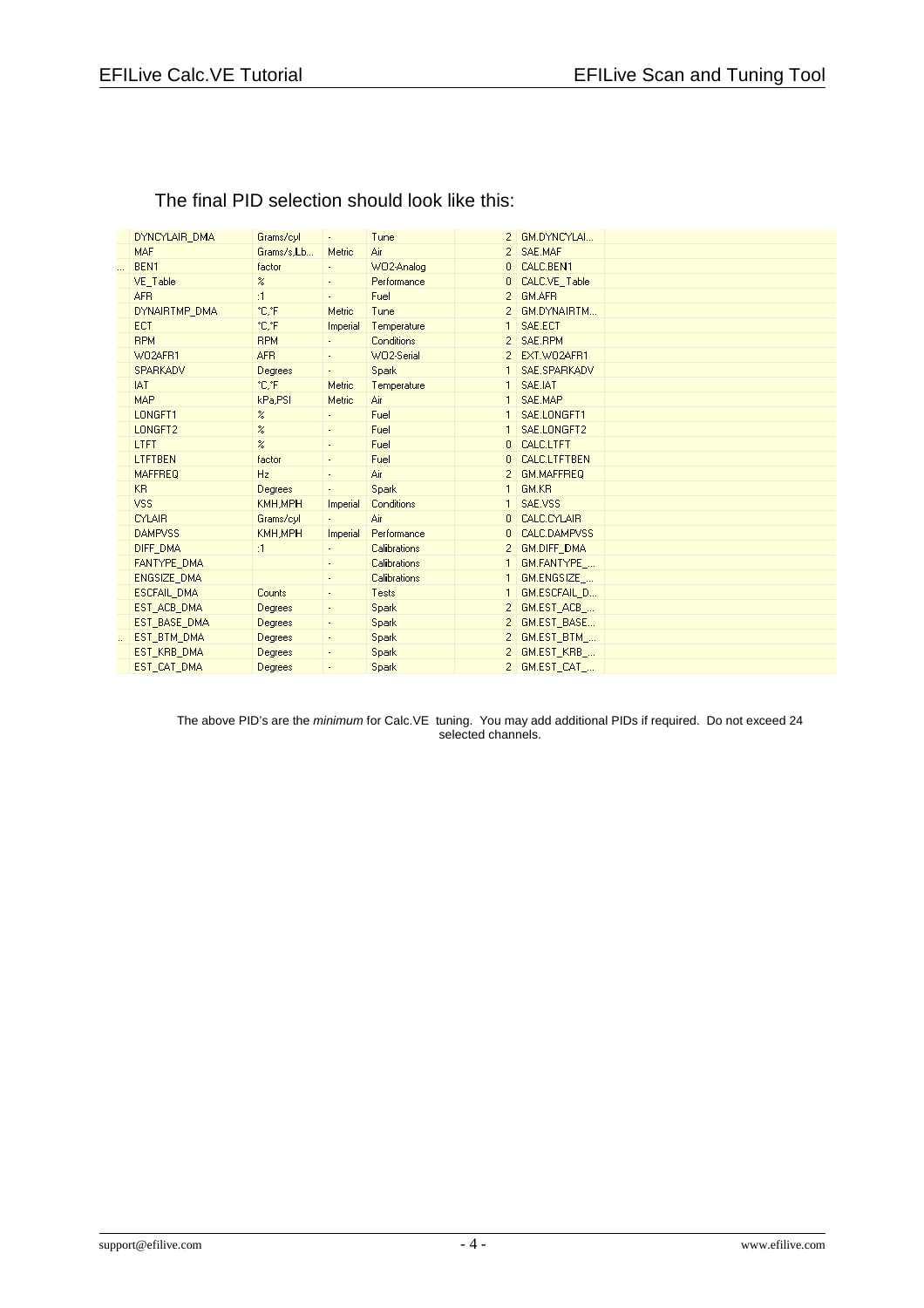### **Create CALC.VE\_Table {B0101} Map**

- 1. Start the EFILive Scan Tool Software (if it is not already started).
- 2. Press F11 or click the [Maps (F11)] tab page.
- 3. Select map [A] or the first available map (from A to J).
- 4. Press Ctrl+Enter to open the Map property editor window.
- 5. Select the [Data] tab page and check the "Selected" and "Names" check boxes.
- 6. Select "CALC.VE\_Table" from the Parameter drop down list box. Select the CALC.VE\_Table that has the same units as your B0101 table (i.e. either "%" or "g\*K/kPa").
- 7. Select the [Column] tab page and check the "Selected" and "Names" check boxes.
- 8. Select "Intake Manifold Absolute Pressure (kPa)" from the Parameter drop down list box.
- 9. Start the EFILive Tuning Tool Software (If it is not already started)
- 10.Open calibration {B0101} "Main VE Table".

Select all cells by clicking in the extreme top-left, grey cell. Right click on any cell and select **Copy with labels (Shift+Ctrl+C)**

- 11.Return to the EFILive Scan Tool and press the **"Paste Labels**" button. The following labels should appear in the Col labels text field: **,15,20,25,30,35,40,45,50,55,60,65,70,75,80,85,90,95,100,105** Note the leading comma – it must be included.
- 12.Select the [Row] tab page and check the"Selected" and "Names" check boxes.
- 13. Select " Engine RPM (RPM)" from the Parameter drop down list box.
- 14.Press the **"Paste Labels**" button. The following labels should appear in the Row labels text field: **,400,800,1200,1600,2000,2400,2800,3200,3600,4000,4400,4800,5200,5600,60 00,6400,6800,7200,7600,8000** Note the leading comma – it must be included.
- 15.Click the Save as button and save the map as: **My Documents\EFILive\V7\Maps\Calc.VE\_Table.map**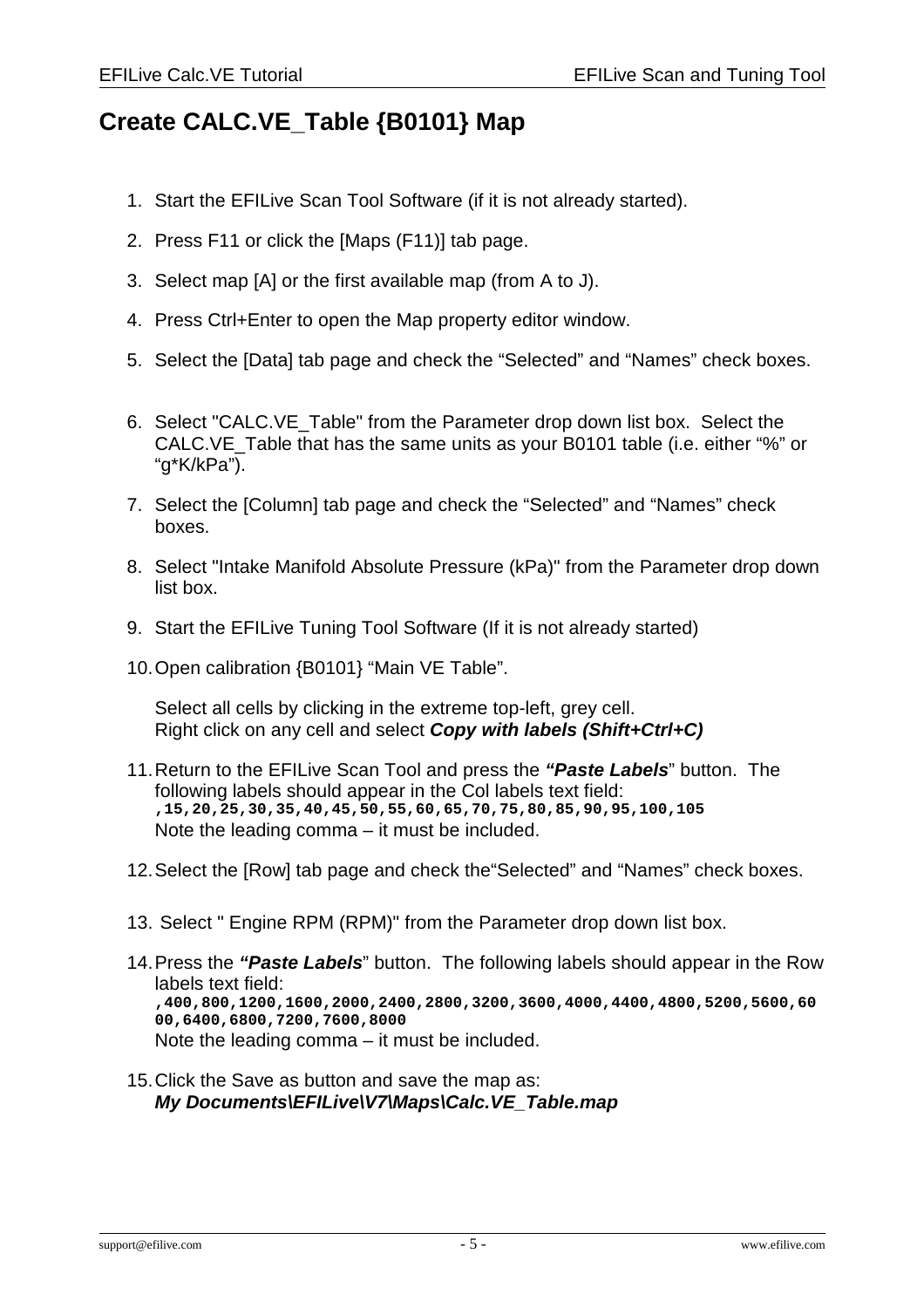

#### Sample CALC.VE Table map.

### **Create CALC.LTFTBEN {B5001} Map**

- 1. Start the EFILive Scan Tool Software (if it is not already started).
- 2. Press F11 or click the [Maps (F11)] tab page.
- 3. Select map [B] or the first available map (from A to J).
- 4. Press Ctrl+Enter to open the Map property editor window.
- 5. Select the [Data] tab page and check the "Selected" and "Names" check boxes.
- 6. Select "Calc.LTFTBEN" from the Parameter drop down list box.
- 7. Select the [Column] tab page and check the "Selected" and "Names" check boxes.
- 8. Select "Engine RPM (RPM)" from the Parameter drop down list box.
- 9. Start the EFILive Tuning Tool Software (If it is not already started)
- 10.Type the following label into the Col labels text field: **,Value** Note the leading comma – it must be included.
- 11.Select the [Row] tab page and check the "Selected" and "Names" check boxes check box.
- 12.Select "Mass Air Flow Raw Frequency (Hz)" from the Parameter drop down list box.
- 13.Open calibration {B5001} "MAF Sensor Calibration".

Select all cells by clicking in the extreme top-left, grey cell. Right click on any cell and select **Copy with labels (Shift+Ctrl+C)**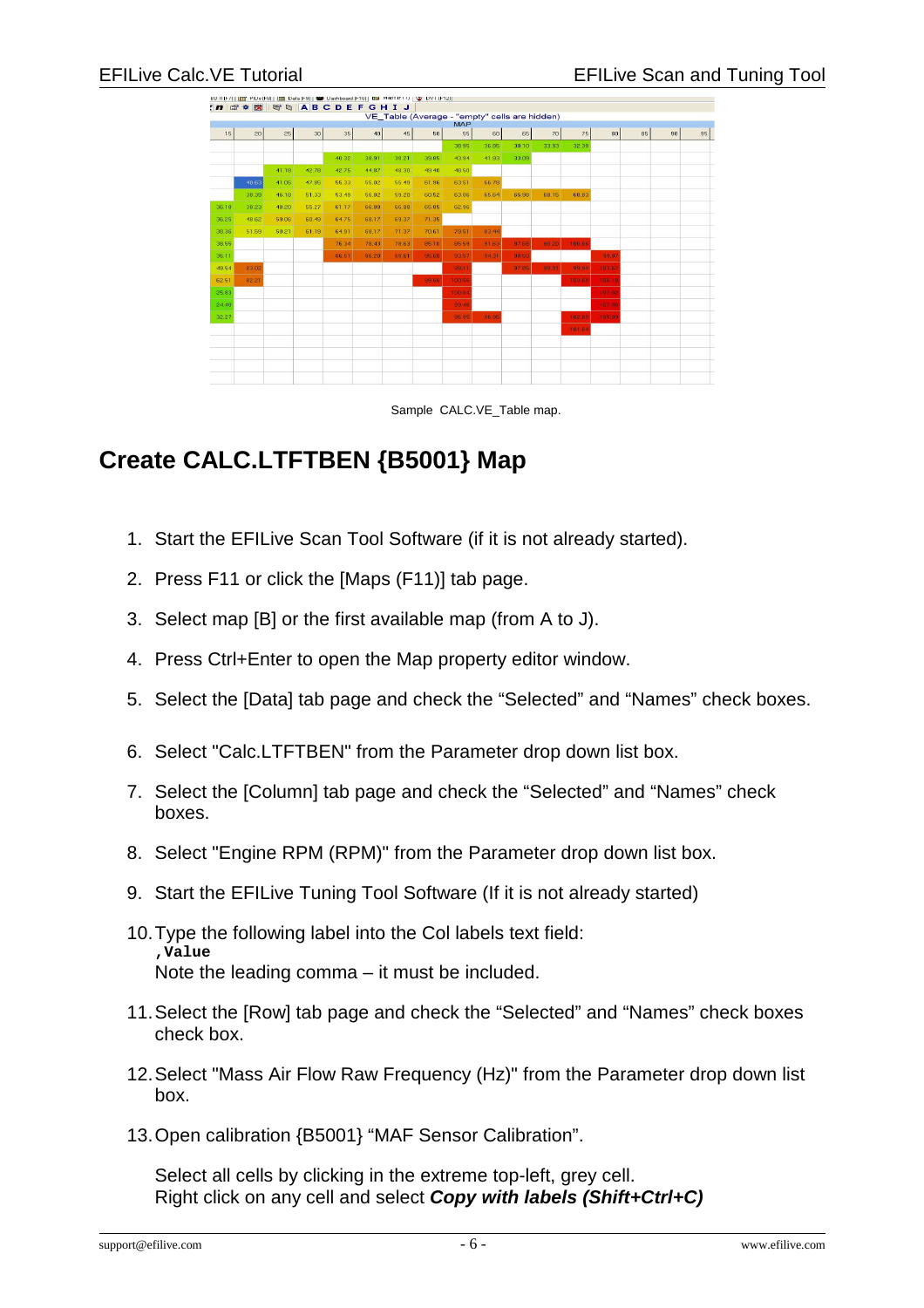- 14.Press the **"Paste Labels**" button. The row labels from {B5001} should now appear in the Row labels text field. Note the leading comma – it must be included.
- 15.Click the Save as button and save the map as: **My Documents\EFILive\V7\Maps\Calc.LTFTBEN.map**

| 图 Lonsole (Fb)   <mark>Vel</mark> UBD II (F7)   <mark>[11]</mark> PIDs (F8)   [23] Data (F9)   電/ Dashboard (F1U)   BB I Moles (F11) |       |                                       |                                                   |  |  |  |  |  |  |
|--------------------------------------------------------------------------------------------------------------------------------------|-------|---------------------------------------|---------------------------------------------------|--|--|--|--|--|--|
|                                                                                                                                      |       | BB ◆◆ ズロ 音※図 【◎ △ A B C D E F G H I J |                                                   |  |  |  |  |  |  |
|                                                                                                                                      |       | <b>LTFTBEN</b> (Average)              |                                                   |  |  |  |  |  |  |
|                                                                                                                                      |       | <b>MAF Sensor Calibration</b>         |                                                   |  |  |  |  |  |  |
|                                                                                                                                      | Value |                                       |                                                   |  |  |  |  |  |  |
| 3125                                                                                                                                 |       |                                       |                                                   |  |  |  |  |  |  |
| 3250                                                                                                                                 | 哪     |                                       |                                                   |  |  |  |  |  |  |
| 3375                                                                                                                                 | pp.   |                                       |                                                   |  |  |  |  |  |  |
| 3500                                                                                                                                 | 48    |                                       |                                                   |  |  |  |  |  |  |
| 3625                                                                                                                                 | 9e    |                                       |                                                   |  |  |  |  |  |  |
| 3750                                                                                                                                 | 驰     |                                       |                                                   |  |  |  |  |  |  |
| 3875                                                                                                                                 |       |                                       |                                                   |  |  |  |  |  |  |
| 4000                                                                                                                                 |       |                                       |                                                   |  |  |  |  |  |  |
| 4125                                                                                                                                 |       |                                       |                                                   |  |  |  |  |  |  |
| 4250                                                                                                                                 |       |                                       |                                                   |  |  |  |  |  |  |
| 4375                                                                                                                                 |       |                                       |                                                   |  |  |  |  |  |  |
| 4500                                                                                                                                 |       |                                       |                                                   |  |  |  |  |  |  |
| 4625                                                                                                                                 |       |                                       |                                                   |  |  |  |  |  |  |
| 4750                                                                                                                                 |       |                                       | <b>NOTE:</b> this is only a portion of the table. |  |  |  |  |  |  |
| 4875                                                                                                                                 |       |                                       | You should apply the LTFTBEN to the               |  |  |  |  |  |  |
| 5000                                                                                                                                 |       |                                       | entire range of MAF Frequencies that              |  |  |  |  |  |  |
| 5125                                                                                                                                 |       |                                       | you log.                                          |  |  |  |  |  |  |
| 5250                                                                                                                                 |       |                                       |                                                   |  |  |  |  |  |  |
| 5375                                                                                                                                 | u.    |                                       |                                                   |  |  |  |  |  |  |
| 5500                                                                                                                                 | 48    |                                       |                                                   |  |  |  |  |  |  |
| MAFFREQ<br>5625                                                                                                                      | ä.    |                                       |                                                   |  |  |  |  |  |  |
| 5750                                                                                                                                 | 96    |                                       |                                                   |  |  |  |  |  |  |
| 5875                                                                                                                                 | 96    |                                       |                                                   |  |  |  |  |  |  |
| coon:                                                                                                                                |       |                                       |                                                   |  |  |  |  |  |  |

Sample CALC.LTFTBEN map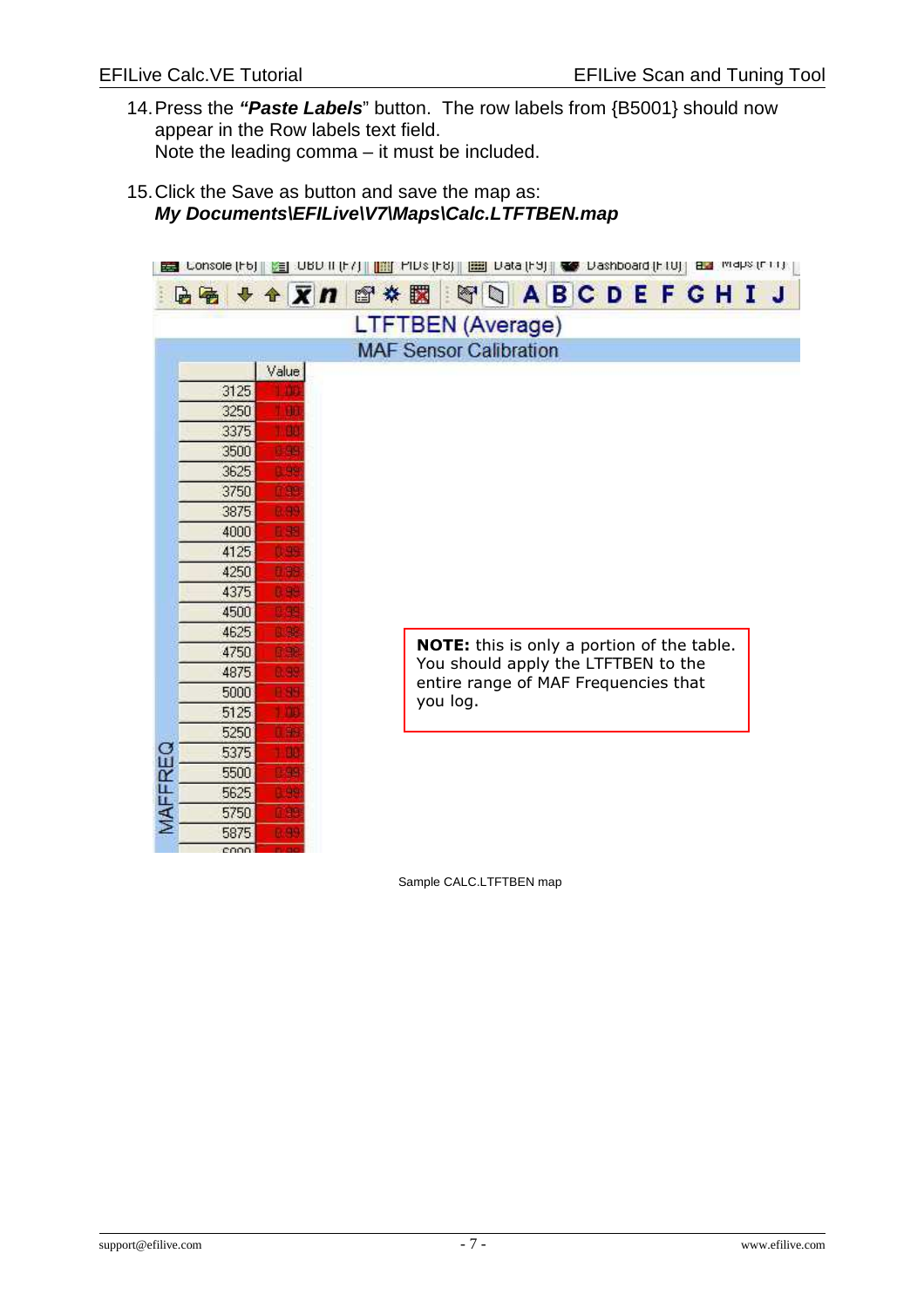### **Data Logging**

ĩ,

- 1. Start the engine and let it come up to full operating temperature.
- 2. While the engine is warming up, start the EFILive Scan Tool software, connect to the vehicle and start monitoring your data (do not log at this time).

To start monitoring data, click the yellow button. To start logging data, click the red button. Once logging or monitoring has started, you can toggle between logging and monitoring by pressing Ctrl+space bar.

3. Once the engine has reached normal operating temperature, usually 76°C (168°F) or higher, begin your drive and start data logging.



Having a passenger monitor your data maps can be helpful.

Driving technique is the key; keep conditions such as RPM, throttle position, and temperatures as steady as possible while trying to hit as many cells as possible.

## **Update Calibration**

1. Start the EFILive Tuning Tool software and open your current tune file.



Consider making a backup of your calibration before proceeding.

- 2. Start the EFILive Scan Tool software and open the Calc.VE.efi file.
- 3. Press F11 to display the [Maps (F11)] tab page.
- 4. Press A to display the CALC.VE Table {B0101} map.
- 5. Click the Average button to display the cell's average logged values.  $+ \pm \overline{\mathbf{X}}$ n
- 6. Build and apply the following filter which excludes unwanted frames from the data log: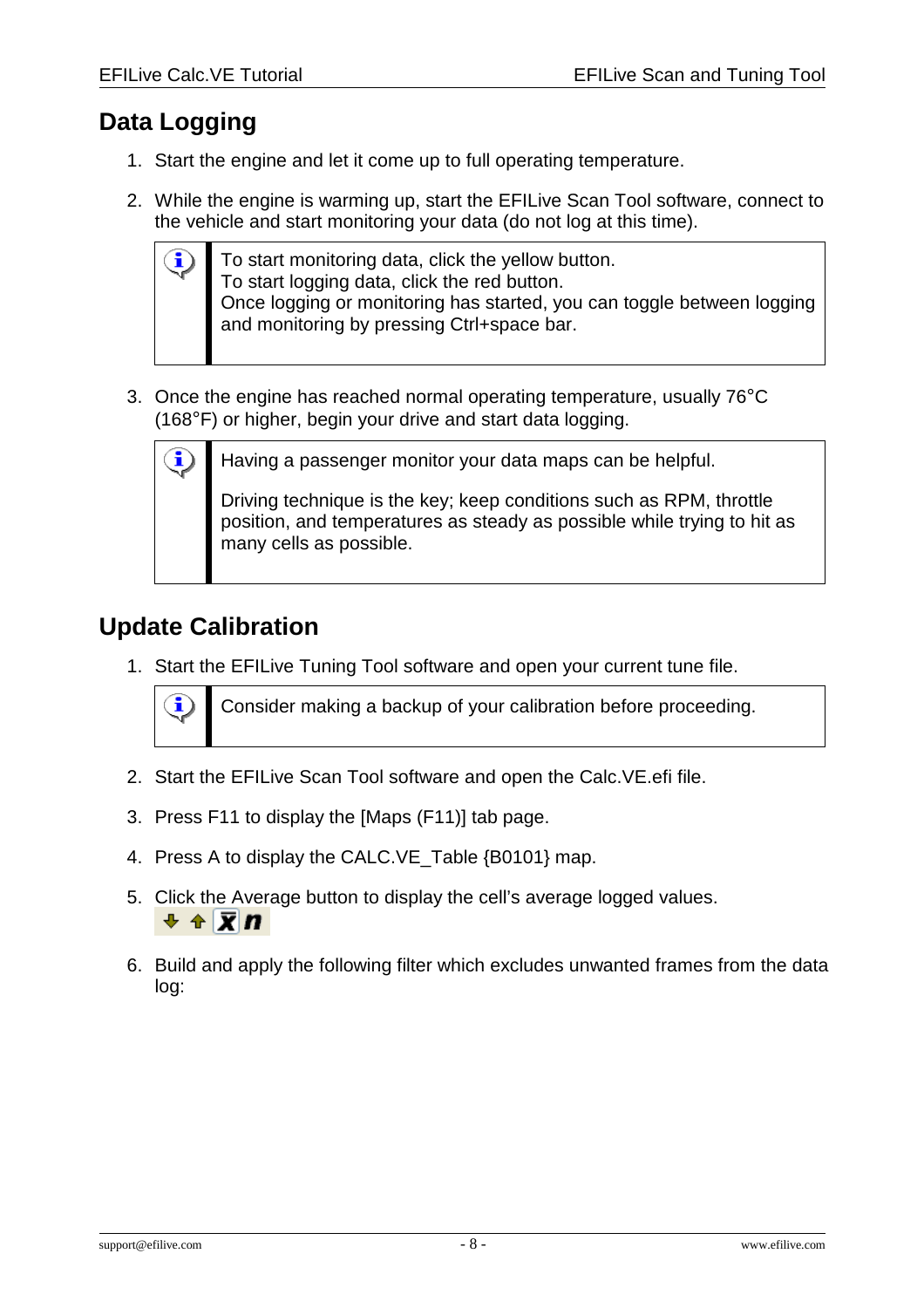| Data filters               |                                                                                                                  |
|----------------------------|------------------------------------------------------------------------------------------------------------------|
|                            | Y<br>Name: TPS Moves Too Fast or Low Coolant Temp<br>New<br>Rename                                               |
|                            | Filter control: Exclude data frames<br>Delete<br>v                                                               |
|                            | Parameter: (0) Absolute Throttle Position (%)<br>v                                                               |
|                            | <b>▽</b> Selected<br>$\sqcap$ Names                                                                              |
|                            | $\hat{\mathbb{Q}}$ ms<br>5.00<br>per 100<br>Filter type: Changing more than<br>%<br>v                            |
| Join using: $\bigcirc$ And | $\bigcirc$ None<br>$\odot$ Or                                                                                    |
| Filter<br>Comments         |                                                                                                                  |
|                            | {SAE.TP.%} is changing more than 5.00 % per 100 ms OR<br>Add<br>{SAE, ECT, F} is less than or equal to 178,00 °F |
|                            | Remove                                                                                                           |
|                            |                                                                                                                  |
|                            |                                                                                                                  |
|                            | Оk<br>Cancel                                                                                                     |

Filter configuration using F

| Data filters       |                                                                                 |
|--------------------|---------------------------------------------------------------------------------|
|                    | Name: TPS Moves Too Fast or Low Coolant Temp<br>v<br>New<br>Rename              |
|                    | Filter control: Exclude data frames<br>Delete<br>٧                              |
|                    | Parameter: (0) Absolute Throttle Position (%)<br>٧                              |
|                    | <b>▽</b> Selected<br>$\square$ Names                                            |
|                    | 5.00<br>per 100<br>$\hat{L}$ ms<br>$\%$<br>Filter type: Changing more than<br>v |
| Join using: O And  | $\odot$ Or<br>◯ None                                                            |
| Filter<br>Comments |                                                                                 |
|                    | {SAE.TP.%} is changing more than 5.00 % per 100 ms OR<br>Add                    |
|                    | {SAE, ECT, C} is less than or equal to 80,00 °C.<br>Remove                      |
|                    |                                                                                 |
|                    |                                                                                 |
|                    | Оk<br>Cancel                                                                    |

Filter configuration using  $\mathfrak C$ 

- 7. Hide all cells with a value of less than 10.
- 8. Select all cells in the table by clicking in the extreme top-left grey cell, then right click and select **Copy with labels (Shift+Ctrl+C)**.
- 9. Switch back to the EFILive Tuning Tool.
- 10.Open calibration {B0101} "Main VE Table".
- 11.Right click on any cell and select **Paste->Paste with labels (Shift+Ctrl+V).**

Note: VE table must be configured to display in the same units as is being used by the Scan Tool for CALC.VE\_Table (i.e. "%" or "g\*K/kPa").

i.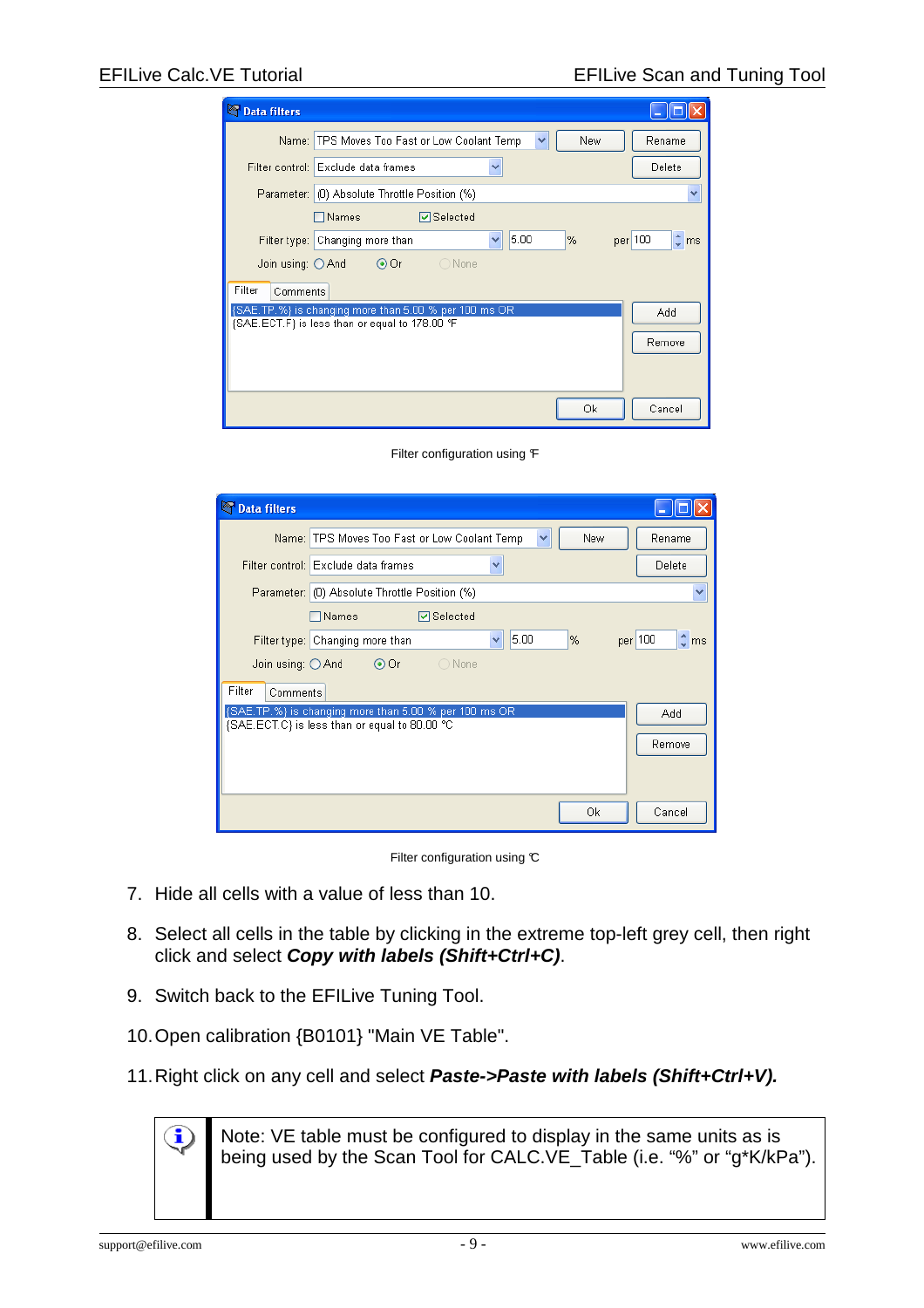- 12.Switch back to the Scan tool and press B to display the CALC.LTFTBEN {B5001} map
- 13.Click the Average button to display the cell's average logged values.  $+ A \times n$
- 14.Ensure the filters in step 6 are applied, and hide cells with a count of less than 10
- 15.Select all cells in the table by clicking in the extreme top-left grey cell, then right click and select **Copy with labels (Shift+Ctrl+C)**.
- 16.Open calibration {B5001} "MAF Sensor Calibration"
- 17.Right click on any cell and select **Paste->Paste and multiply with labels.**
- 18.Save your tune as: **My Documents\EFIlive\V7\Bins\Calc.VE\_0000.tun**
- 19.Perform a calibration only reflash of **Calc.VE\_0000.tun** into the PCM.
- 20.Verify the results with a follow-up drive. Monitor the LTFT's and look for them to settle in the range of -1 to -3. If necessary, repeat steps 1-19 to fine tune the calibration.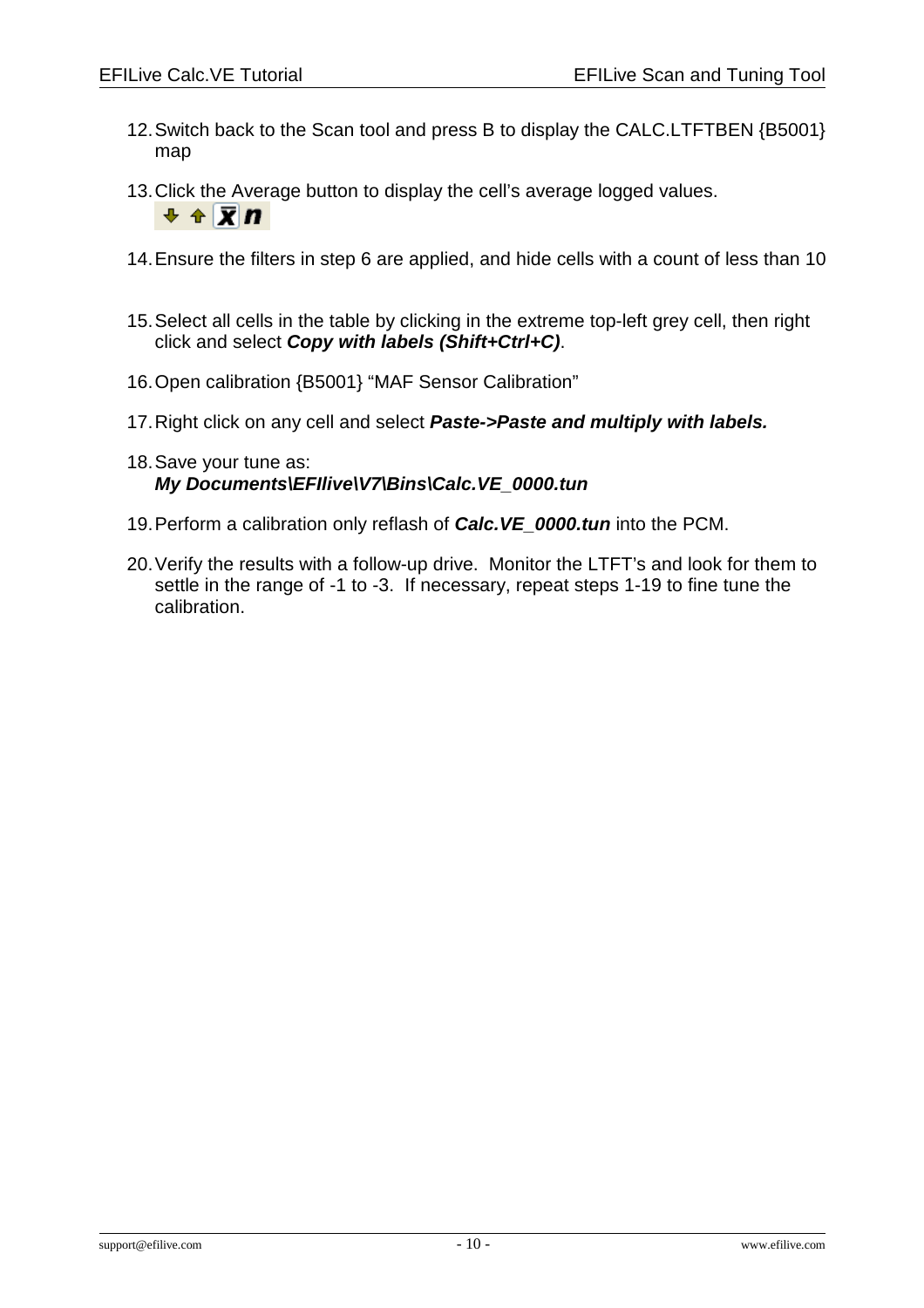### **Additional Considerations:**

1. Table {B0120} "RPM Threshold For Airflow Calculation":

Change RPM Threshold to 400 RPM. This will eliminate the airflow correction that is applied from the VE Table B0101. The amount of airflow correction and its effects on LTFTs is complex. Most beginning users can leave the RPM Threshold at 4000 RPMs. Your LTFTs will update over time, so it is always best to perform additional Quality Control runs periodically.

2. Parameters {B3308} and {B3313} for Disabling DFCO:

Set temperature to 140°C in both parameters. This will insure that the Airflow and LTFT values are being calculated with the Throttle engaged and the engine under load.

3. Table {B4105} "O2 Switch Point":

Set all values to 450mv. This value (450mv) equates to 14.7 AFR and has been found to enhance the smoothness and the accuracy of the LTFTBEN values.

4. Enhanced Data Log Filters:

The following set of filters will help smooth the VE Table, and eliminate the false spikes when performing a street tuning run.

There are numerous filtering and smoothing techniques available to enhance the tuning experience. It is one of the more important aspects of creating an accurate VE Table and having a good tune. There are many resources online available to guide you on selecting proper filters.

Here is an example of a filter to separate Power Enrichment Mode (PE) mode. The WOT portion of a tune usually requires a precise MAF and VE calibration. Eliminating any effect of positive LTFT's into the WOT calibration will enhance your accuracy in your WOT AFR.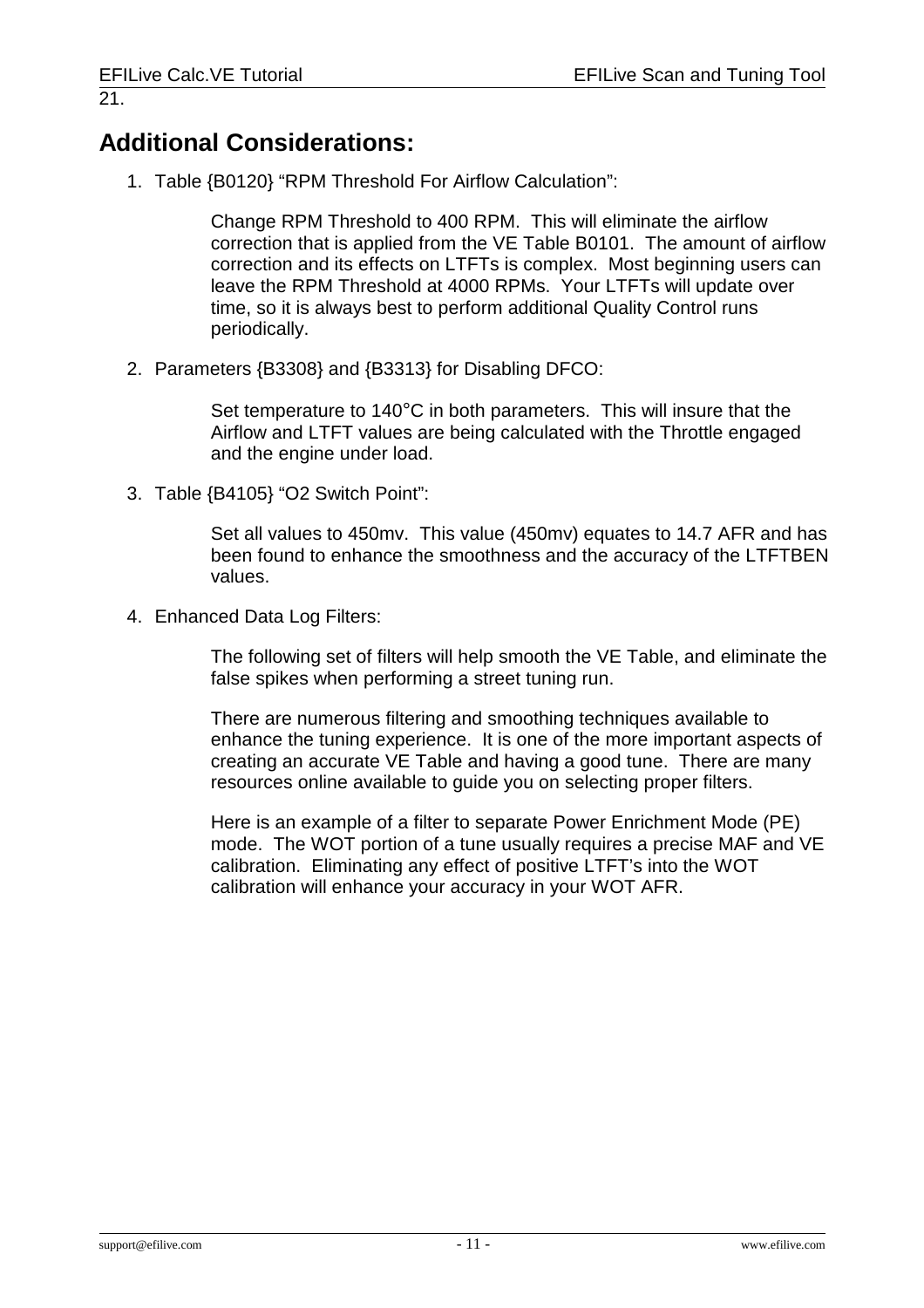### EFILive Calc.VE Tutorial **EFILIVE CALC ACCESS** EFILIVE Scan and Tuning Tool

| 15     | 20                                                                                              |                | 25         | 30             | 35                       | 40             |                | 45             | 50            | 55             | 60                |                                                                                                                     | 65                | 70         | 75       | 80             | 85           |     | 90                | 95                   |
|--------|-------------------------------------------------------------------------------------------------|----------------|------------|----------------|--------------------------|----------------|----------------|----------------|---------------|----------------|-------------------|---------------------------------------------------------------------------------------------------------------------|-------------------|------------|----------|----------------|--------------|-----|-------------------|----------------------|
|        | <b>Data filters</b>                                                                             |                |            |                |                          |                |                |                |               |                | $\Box$ o $\times$ |                                                                                                                     |                   |            |          |                |              |     |                   |                      |
|        |                                                                                                 | Name: PE Mode  |            |                |                          |                | Ÿ              |                | New           | Rename         |                   |                                                                                                                     |                   |            |          |                |              |     |                   |                      |
|        | Filter control: Exclude data frames                                                             |                |            |                |                          | $\checkmark$   |                |                |               | Delete         |                   |                                                                                                                     |                   |            |          |                |              |     |                   |                      |
|        | Parameter (0) Commanded Air Fuel Ratio (:1)                                                     |                |            |                |                          |                |                |                |               |                | $\checkmark$      |                                                                                                                     |                   |            |          |                |              |     |                   |                      |
|        |                                                                                                 | Names          |            |                | $\triangledown$ Selected |                |                |                |               |                |                   |                                                                                                                     |                   |            |          |                |              |     |                   |                      |
|        | Filter type: Greater than                                                                       |                |            |                |                          | $\checkmark$   | 14.60          | $\blacksquare$ |               |                |                   |                                                                                                                     |                   |            |          |                |              |     |                   |                      |
|        | Join using: O And                                                                               |                | $\odot$ Or |                | None                     |                |                |                |               |                |                   |                                                                                                                     |                   |            |          |                |              |     |                   |                      |
| Filter | Comments<br>(GM.AFR.:1) is greater than 14.60 :1 OR                                             |                |            |                |                          |                |                |                |               |                |                   |                                                                                                                     |                   |            |          |                |              |     |                   |                      |
|        | (SAE.ECT.C) is less than 80.00 °C OR<br>{SAE.ECT.C} is greater than 100.00 °C                   |                |            |                |                          |                |                |                |               | Add            |                   |                                                                                                                     |                   |            |          |                |              |     |                   |                      |
|        |                                                                                                 |                |            |                |                          |                |                |                |               | Remove         |                   |                                                                                                                     |                   |            |          | 12.96          |              |     |                   |                      |
|        |                                                                                                 |                |            |                |                          |                |                |                |               |                |                   | 1296                                                                                                                |                   | 12.96      |          | 12.96          |              |     |                   |                      |
|        |                                                                                                 |                |            |                |                          |                |                | Ok             |               | Cancel         |                   |                                                                                                                     |                   |            | 12.96    | 1296           |              |     |                   |                      |
|        |                                                                                                 |                |            |                |                          |                |                |                |               |                |                   |                                                                                                                     |                   |            |          |                |              |     |                   |                      |
|        |                                                                                                 |                |            |                |                          |                |                |                |               |                |                   |                                                                                                                     |                   |            |          | 12.96          |              |     |                   |                      |
|        |                                                                                                 |                |            |                |                          |                |                |                |               |                |                   |                                                                                                                     |                   |            |          | 12.96          |              |     |                   |                      |
|        |                                                                                                 |                |            |                |                          |                |                |                |               |                |                   |                                                                                                                     |                   |            | 12.96    | 12.96          |              |     |                   |                      |
|        |                                                                                                 |                |            |                |                          |                |                |                |               |                |                   |                                                                                                                     |                   |            | 12.96    |                |              |     |                   |                      |
|        |                                                                                                 |                |            |                |                          |                |                |                |               |                |                   |                                                                                                                     |                   |            |          |                |              |     |                   |                      |
|        |                                                                                                 |                |            |                |                          |                |                |                |               |                |                   |                                                                                                                     |                   |            |          |                |              |     |                   |                      |
|        | 图 Console (F6) 图 0BD II (F7) 图 PIDs (F8) 图 Data (F9) @ Dashboard (F10) 图 Maps (F11) V DVT (F12) |                |            |                |                          |                |                |                |               |                |                   |                                                                                                                     |                   |            |          |                |              |     |                   |                      |
|        | <b>BB++ Xn 配参図 图 ABCDEF GHIJ</b>                                                                |                |            |                |                          |                |                |                |               |                |                   |                                                                                                                     |                   |            |          |                |              |     |                   |                      |
|        |                                                                                                 |                |            |                |                          |                |                |                |               | <b>MAP</b>     |                   | AFR (Average - "empty" cells are hidden)                                                                            |                   |            |          |                |              |     |                   |                      |
|        |                                                                                                 | 15             | 20         | 25             | 30                       | 35             | 40             | 45             | 50            | 55             | 60                | 65                                                                                                                  | 70                | 75         | 80       | 85             | 90           | 95  | 100               | 105                  |
|        | 400                                                                                             |                |            |                |                          |                |                |                |               |                | 14.63             | 14 63                                                                                                               | <b>14.63</b>      |            |          |                |              |     |                   |                      |
|        | 800                                                                                             |                |            |                | 14.6                     | 14.63          | 14.63          | 14.63          | 14.6          | 14.63          |                   |                                                                                                                     |                   |            |          |                |              |     |                   |                      |
|        | 1200<br>1600                                                                                    |                | 14.63      | 14.63<br>14.63 | 14.83                    | 14.63<br>14.63 | 14.65<br>14.63 | 14.65<br>14.63 | 14.6<br>14.83 | 14.63          | 14.83             |                                                                                                                     |                   |            |          |                |              |     |                   |                      |
|        | 2000                                                                                            |                | 14.68      | 14 63          | 14.63                    | 14.68          | <b>14.63</b>   | 1463           | 14.65         | 1468           |                   |                                                                                                                     |                   |            |          |                |              |     |                   |                      |
|        | 2400                                                                                            | 14.63          | 14.63      | 14.63          |                          |                |                |                |               |                |                   |                                                                                                                     |                   |            |          |                |              |     |                   |                      |
|        | 2800                                                                                            |                |            |                | 14.63                    | 14.68          | 14.63          | 14.63          | 14.63         |                | 14.68             | 1468                                                                                                                | 14.63             | 14.68      |          |                |              |     |                   |                      |
|        |                                                                                                 | 14.63          | 14.68      | 14 63          | 14.63                    | 14.63          | 14.68          | 14.63          | 14.68         |                |                   |                                                                                                                     |                   |            |          |                |              |     |                   |                      |
|        | 3200                                                                                            | 1483           | 74.63      | 14.63          | 14.63                    | 14 8 3         | 14.63          | 14.63          | 14.63         | 1483           | $-14.88$          |                                                                                                                     |                   |            |          |                |              |     |                   |                      |
|        | 3600                                                                                            | 146            |            |                |                          | 1468           | 14.63          | 1463           | 14.63         | 14 68          | 14.63             |                                                                                                                     |                   |            |          |                |              |     |                   |                      |
| RPM    | 4000                                                                                            | 14.63          |            |                |                          | 14.63          | 14.63          | 14.63          | 14.69         | 14.63          | 14.63             |                                                                                                                     |                   |            |          |                |              |     |                   |                      |
|        | 4400                                                                                            | 1463           | 14.65      |                |                          |                |                |                |               | 14.63          | Data filters      |                                                                                                                     |                   |            |          |                |              |     | $\Box$ o $\times$ |                      |
|        | 4800                                                                                            | 14.63          | 14.83      |                |                          |                |                |                | 14.83         | 14.63          |                   |                                                                                                                     | Name: Non-PE Mode |            |          |                | $\checkmark$ | New | Rename            |                      |
|        | 5200                                                                                            | 14.68          |            |                |                          |                |                |                |               | 14.68          |                   | Filter control: Exclude data frames                                                                                 |                   |            |          | $\checkmark$   |              |     | Delete            |                      |
|        | 5600<br>6000                                                                                    | 14.61<br>14.63 |            |                |                          |                |                |                |               | 14.69<br>14.63 |                   | Parameter (0) Commanded Air Fuel Ratio (:1)                                                                         | Names             |            | Selected |                |              |     |                   | $\ddot{\phantom{1}}$ |
|        | 6400                                                                                            |                |            |                |                          |                |                |                |               |                |                   | Filter type: Less than                                                                                              |                   |            |          | $\times$ 14.60 | .1           |     |                   |                      |
|        | 6800                                                                                            |                |            |                |                          |                |                |                |               |                |                   | Join using: O And                                                                                                   |                   | $\odot$ Or | None     |                |              |     |                   |                      |
|        | 7200                                                                                            |                |            |                |                          |                |                |                |               |                | Filter            | Comments                                                                                                            |                   |            |          |                |              |     | Add               |                      |
|        | 7600                                                                                            |                |            |                |                          |                |                |                |               |                |                   | {GM AFR:1} is less than 14:60:1 OR<br>{SAE ECT.C} is less than 80.00 °C OR<br>{SAE ECT.C} is greater than 100.00 °C |                   |            |          |                |              |     | Remove            |                      |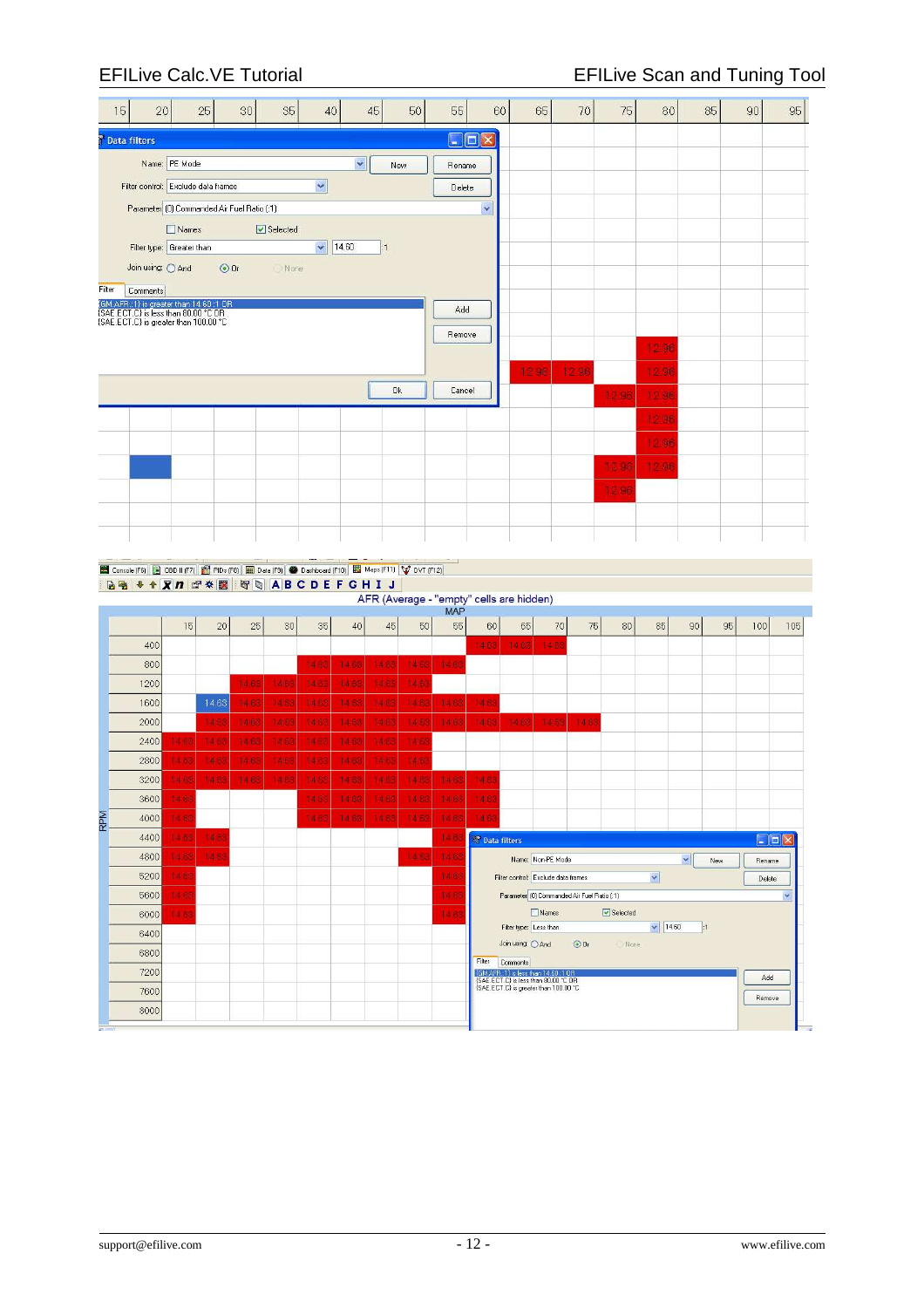### **Summary**

In a MAF-enabled vehicle that utilizes a closed-loop function, you can easily calculate a representative VE Table. The model of the VE Table is being calculated from your MAF Airflow and the use of your LTFT Trim Function. Each Airflow model is virtually identical. There is no requirement to change your Tune (stock) parameters in order to utilize this method. With a wideband and functional O2 Sensors, an accurate VE Table and MAF Calibration can be performed with one logging session.

You are encouraged to explore more advanced options or a Custom Operating System if applicable.

A good way to check the quality of a MAF-Enabled Closed-Loop Tune is to perform a Closed Loop Speed Density Tune. Your VE Table values and LTFTs, along with your WOT AFR should be comparable to your 'MAF' tune.

The procedures to perform a CLSD are well documented on the EFILive Forum and found in many references.

Ultimately the most precise and accurate method of tuning for your VE Table is an Open-Loop Speed Density Tune, performed on a dyno. It is far easier to maintain the controlled environmental conditions and perform load-bearing tests on a dyno than on the street. Not only is it ultimately safer than street tuning, it is also a time-saving method.